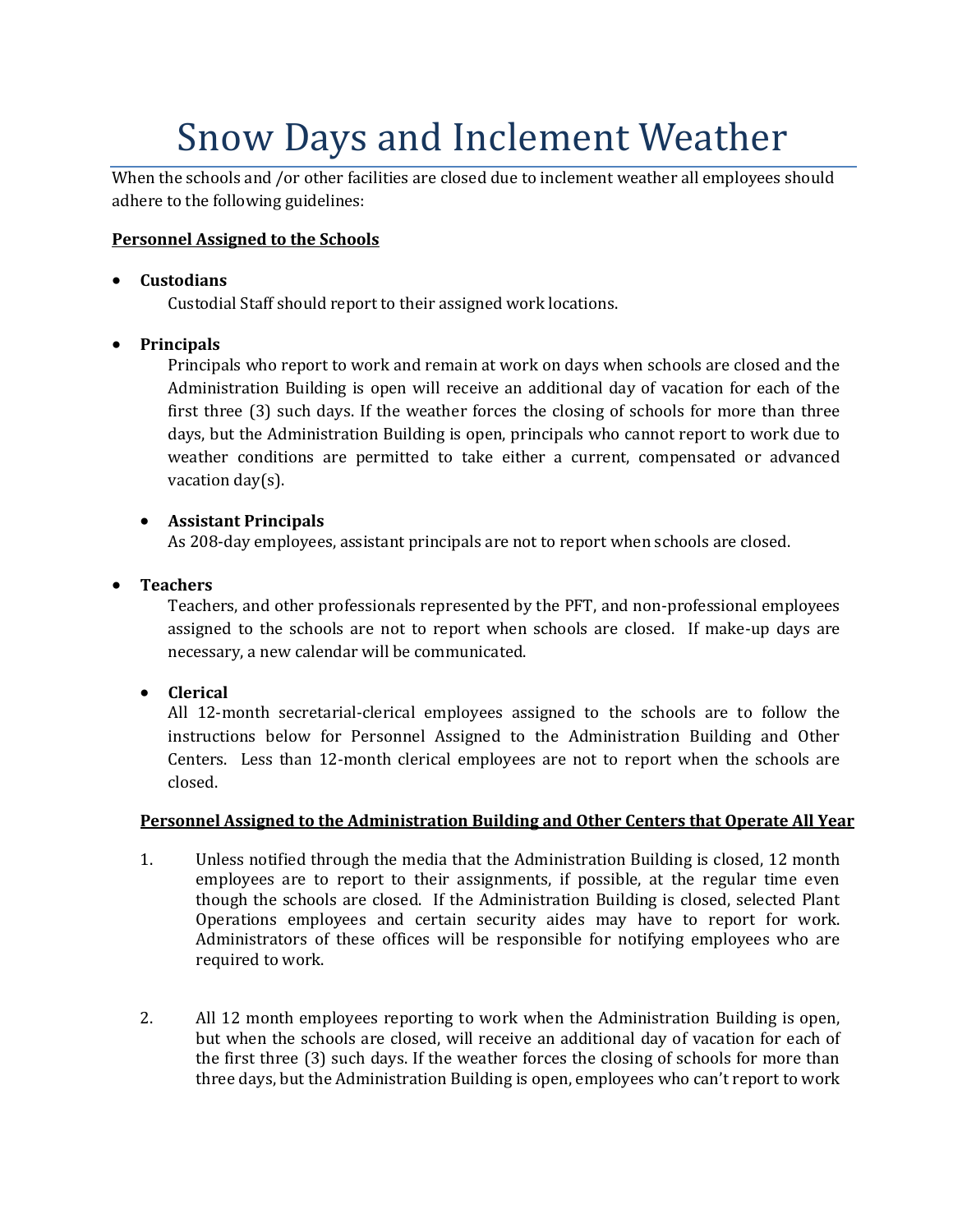due to weather conditions are permitted to take either a current, compensated or advanced vacation day(s).

3. All non-12 month employees assigned to the Administration Building and other centers are to follow the instructions for Personnel Assigned to the Schools.

#### *Special Circumstances*

- No personal leave days are granted for weather conditions; however, personal leave which was requested in advance is to be granted.
- Employees are not permitted to use sick days for weather conditions.
- Employees reporting for jury duty during the first three days are to reimburse the Board and will receive a vacation day(s).
- Employees on vacation during the first three days will not have vacation deducted. They will be compensated for the day but will not receive any additional vacation days.
- Employees on funeral day(s) during the first three days, or any one day during the first three days, will have these days deducted as funeral leaves. They will be compensated for the day(s), but are not to receive any additional vacation days(s).
- 4. **Vacation** *days given to 12 month employees for reporting to work on the days listed above may be used with the approval of immediate supervisor. Each office's timekeeper is responsible to keep a precise record of these vacation days and their use. When a snow day is used by an employee, the timekeeper would use the reason "approved absence" (AAS) to report the day in PeopleSoft with a description of Snow Day in the comment field. Employees must use these additional vacation days before June 30 or they will lose them when the vacation balance updates July 1.*
- 5. *Contract employees assigned to the administration building who follow District protocol set forth in the inclement weather memo and report to work on a day where school is cancelled, may receive up to three (3) additional paid days. These days must be used by June 30 of the current year unless the current contract period for the employee ends prior to June 30. In such cases, the additional days must be used prior to the end of the current contract period. These days cannot be carried over to a new contract renewal.*

#### **Two hour delays due to inclement weather**

In the event that school is delayed by two (2) hours, staff at all locations are required to report at the regular starting time. The following applies to PFT represented professional employees: